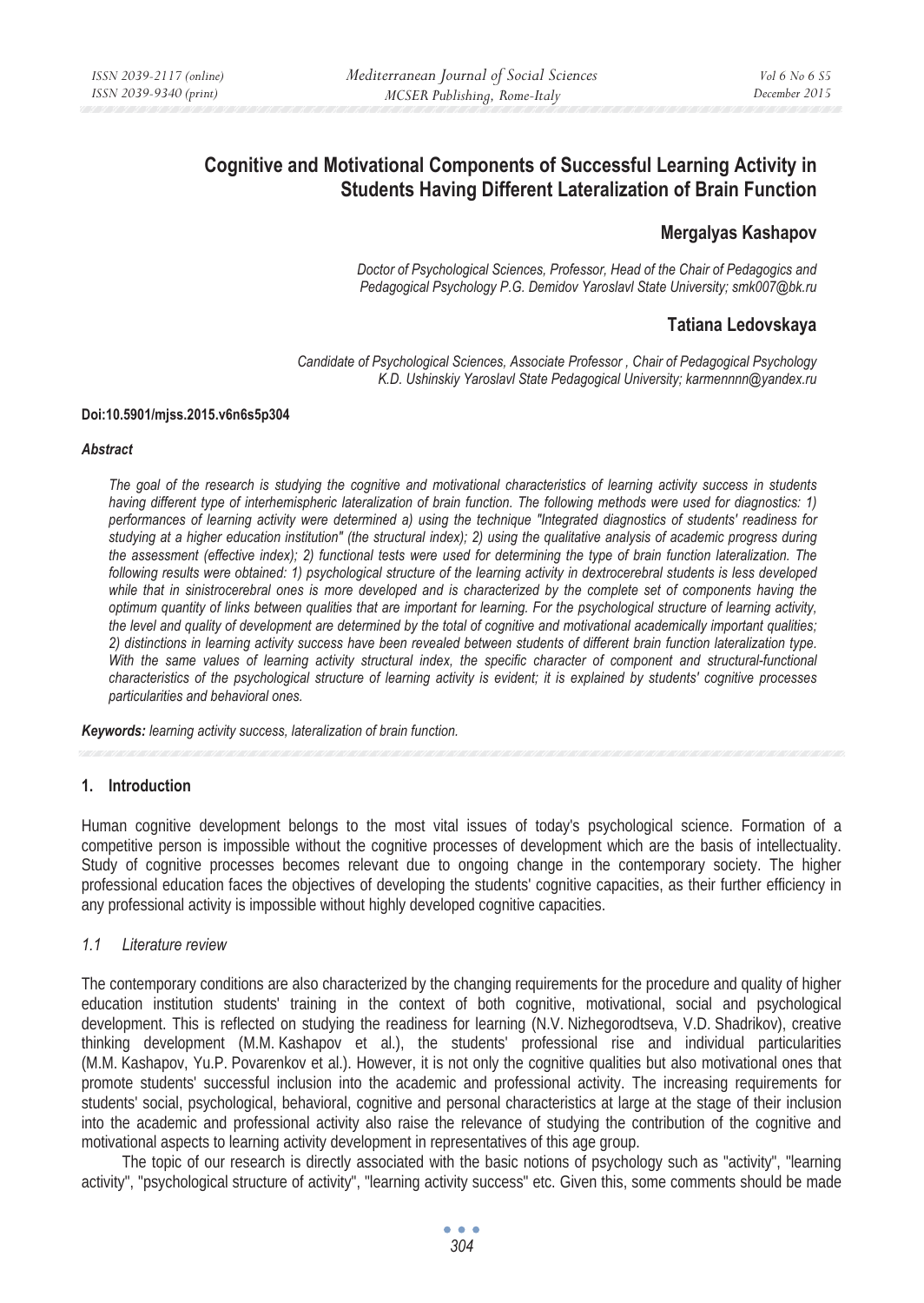on defining the scientific terms required.

The scientific literature views activity in three aspects: 1) subject-active aspect; 2) psychological aspect (individual human qualities); 3) physiological aspect (Shadrikov, 1982). The problem of psychological structure of learning activity at all levels of study, indices/criteria of its success and efficiency, identification of its main structural components is one of the significant ones in the contemporary psychological and pedagogical science. The psychological aspects of content of the notion "learning activity" are the subject of consideration of many Russian and foreign researchers. According to the systemogenetic concept of learning and professional activity, the structure of activity is an "integral unity of the components and their comprehensive connections which embody the activity" (Shadrikov, 1982). The psychological structure of learning activity (PSLA) is determined as an integral unity of the academically important qualities and their comprehensive connections which induce, program, regulate and implement the activity (Nizhegorodtseva, 2004). The author singles out 5 functional units filled with academically important qualities (AIQ) the entirety of which forms the psychological structure of the academic activity (Nizhegorodtseva, 2004):

- personality and motivation unit: the need of achievement (NA), the attitude to oneself (AO), empathy (EM);
- study task acceptance unit: acceptance of tasks (TA), professional focus (PF);
- the unit of ideas about the content and ways of performance of the learning activity: input skills (IS);
- activity information basis unit: logical memory (LM), verbal memory (VM), productivity of attention (PA), logical thinking (LT), flexibility of thinking (FT);
- activity control unit: capacity to study (CS), and voluntary regulation of activity (VRA).

Together with V.D. Shadrikov, we understand that the real human activity has non-additive character – it cannot be broken down into levels and components practically, and all units of psychological structure of learning activity are interrelated. However, within this research due to its applied orientation, the psychological structure of learning activity is represented by us as a psychological structure of learning activity of academically important qualities.

Yu.P. Povarenkov divides the process of education in a pedagogical higher education institution into 2 main periods. It is within them that the professional rise of students takes place the academic learning period (years 1-3) and the professional learning period (end of year 3, years 4 and 5) the content of which is reorientation of the academic learning activity to the professional pedagogic one (Povarenkov, 2013).

Within our research, it has been grounded that the learning activity success in higher education institution students has to be expressed by two indices: the effective one (the academic achievement level) and the structural one (the level of formation of the psychological structure of learning activity). The learning activity is considered to be successful then when the two indices correspond to the normative one: the effective index is determined by the federal state educational standard of the higher professional education and is expressed in the students' academic achievement level (the results of intermediate assessment of students), and the structural index is determined by formation of the psychological structure of learning activity, i.e. it implies an integral unity of academically important qualities making it up (Ledovskaya, 2010).

It is only in the second half of the XIX century that the human individual and typological particularities as an independent psychological and pedagogical problem became the subject of scientists' research. The higher interest for the problem was promoted by the higher quantity of psychological studies conducted within the psychology becoming an independent scientific discipline. The theoretical analysis of approaches has demonstrated that this problems range was a subject of attention of various theoretical and practical research within the psychology of individual distinctions, differential psychology etc. During the rise and development of these branches of psychology, their conceptual framework was determined: the main components of the notion "individuality", "individual particularities" were defined, and directions of studying the human individual particularities in practice were formed. As grounds for differentiating the people according to the type of individual distinctions, in various times, such mental properties as character, abilities, motivation, intellectual sphere particularities, mental and physiological particularities (properties of the nervous system, psychodynamic properties, particularities of brain hemispheres lateralization) etc. were adopted. In our study, we intended to analyze the influence of stable individual particularities which allow referring people to a certain category or group having a non-overlapping, inborn, hereditary and stable individual characteristics, i.e. with a different extent of individual and typological particularities.

According to this, we assume that the success of learning activity at large and that of higher education institution students in particular is closely associated with the individual and typological particularities. Within this work, we have selected and analyzed the lateralization of brain functions (a type of interhemispheric brain function lateralization) of the entire set of individual and typological particularities singled out by authors. Currently, the science views the type of interhemispheric lateralization of brain function (LBF) as a characteristic of mental functions distribution between the right and the left cerebral hemispheres, i.e. specific particularities of structure and functions of cerebral hemispheres: when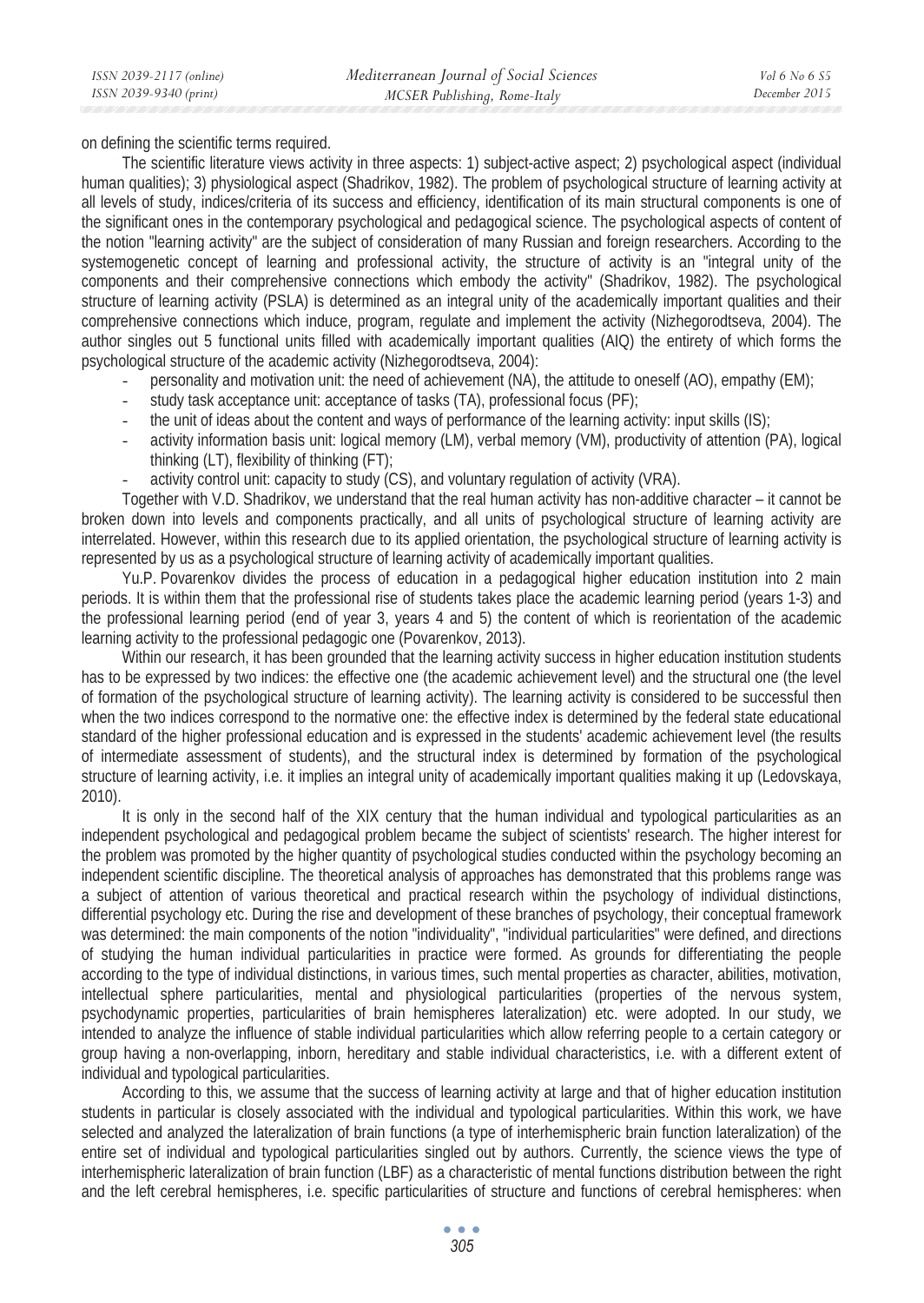performing certain mental functions, the left one dominates while the right one dominates when doing others. Today, it is commonly believed that there are three types of brain function lateralization: the right one, the left one, and ambidexterity. Lateralization of mental functions can be viewed as one of the most important phenomena taking part in forming not only different thinking styles in man but also in his inclinations and abilities, emotional response forms, adaptation particularities and other properties.

### **2. Research Methods**

The goal is to study the cognitive and motivation characteristics of learning activity success in students having different brain function lateralization.

Objectives:

- 1. To develop a methodical complex for diagnosing and analyzing the indices of successful learning activity of students.
- 2. To empirically identify the specific character of learning activity success in students having various individual and typological particularities.
- 3. To determine the contribution of cognitive and motivational characteristics into learning activity success in students having different brain function lateralization.
- The object: learning activity success of higher education institution students.

The subject: cognitive and motivational determinants of learning activity success in students having different brain function lateralization.

Hypotheses:

- 1. There is a specific connection between the individual and typological particularities (lateralization of brain function) and the effective and structural indices of learning activity success in higher education institution students.
- 2. The contribution of cognitive and motivational characteristics into learning activity success in students having different brain function lateralization type is of a differentiated nature.

#### *2.1 Empirical research methods*

- 1) The indices of learning activity success were determined using the following: a) N.V. Nizhegorodtseva's "Integrated diagnostics of students' readiness for studying at higher education institutions" technique (structural index); b) qualitative analysis of academic achievement during the intermediate and final assessment (effective index).
- 2) For determining the type of interhemispheric brain function lateralization, the functional tests were used. The technique is based on determining the sensory (sight and hearing lateralization) and motor (arms and legs function lateralization) lateralization of brain function.

The research base: the empirical study was conducted on the base of K.D. Ushinskiy Yaroslavl State Pedagogcial University (YSPU). The total scope of sample is 255 students of pedagogical and social specialties and directions. The research was conducted within 2007-2011.

For statistical processing of the findings, the methods of primary descriptive statistics (calculation of percentiles, average values etc.) were used, as well as parametrical (Student t-test) and non-parametrical (Friedman x2-test, K-S Kolmogorov-Smirnov test) methods of data analysis; multiple regression data analysis, correlation data analysis (Pearson r-criterion); the statistical express x2 method and the analysis according to generalized structural indices (Karpov, 2012).

# **3. Results and Discussion**

As a result of functional tests, three students groups having different brain function lateralization type were singled out in the study sample: ones having the right-sided LBF (dextrocerebral ones), and ones having the left-sided LBF type (sinistrocerebral ones). For ensuring the integrity of tests, the method of polar groups was used, i.e. students included into the ambidextrous group were not studied.

At the first stage of the work, the values of effective index of learning activity success (the level of academic achievement according to the results of intermediate assessment – exam session) were determined in students having different brain function lateralization (Table 1).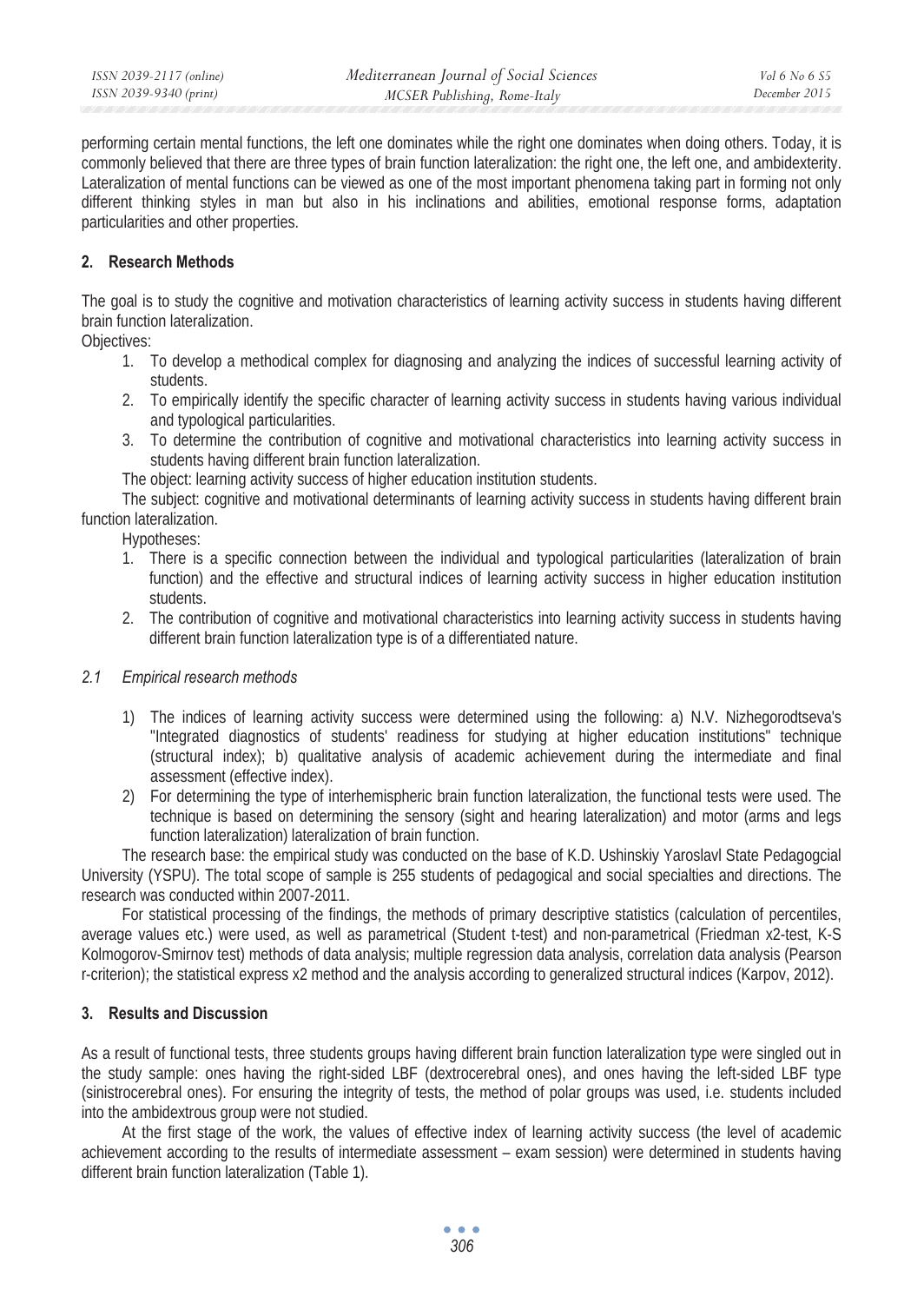**Table 1.** Effective index of learning activity success in students having different lateralization of brain function

| LBF type              |      | <b>Profile subjects (Mx)</b> Non-profile subjects (Mx) | Generic achievement level (Mx) |
|-----------------------|------|--------------------------------------------------------|--------------------------------|
| the sinistrocerebrals |      | 3.88                                                   | 3.88                           |
| the dextrocerebrals   | . 04 | 3.88                                                   |                                |

Analyzing the significance of distinctions with the help of Student t-test has not found any specific features in the development level of the effective index (EI) of learning activity success between the dextrocerebral and sinistrocerebral students. This is why for checking the hypothesis additionally we have determined the partial contribution of achievement in profile and non-profile subjects to the effective index of learning activity success. It has been found that in dextrocerebral students the contribution of achievement in profile subjects is higher (r=0,912; p $\leq 0.001$ ) than that in nonprofile ones ( $r=0.896$ ;  $p\leq 0.001$ ). Meanwhile, in the sinistrocerebrals, the result is the opposite; the non-profile subjects achievement contribution is higher (r=0,888;  $p\leq 0.001$ ) than the achievement in profile ones (r=0,868;  $p\leq 0.001$ ).

Thus, the analysis of obtained values of learning activity success in different LBF type students allows concluding that the effective index of learning activity success does not differ statistically in the sinistrocerebral and dextrocerebral students. The findings enable us to say that the dextrocerebral students' orientation to high results in profile subjects, and the sinistrocerebrals' one to non-profile subjects corresponds to the described in literature ideas about the motivational and cognitive characteristics of brain function lateralization, interests and the way of thinking of people having different brain function lateralization type.

At the second stage of the research, the structural index (SI) of learning activity success was analyzed in students having different LBF type. The following results were obtained (see Table 2).

|                | No. PSLA unit                                                                            | <b>PSLA components</b>                 | sinistrocerebrals Mx | Dextrocerebrals Mx |
|----------------|------------------------------------------------------------------------------------------|----------------------------------------|----------------------|--------------------|
|                | Personality and motivation unit                                                          | Need of achievement (NA)               | 2.331                | 2.282              |
|                |                                                                                          | Empathy (EM)                           | 2,252                | 2,393              |
|                |                                                                                          | Sociability (S)                        | 2,536                | 2,502              |
|                |                                                                                          | The attitude to oneself (AO)           | 2.961                | 2.890              |
| $\overline{2}$ | Study task acceptance unit                                                               | Acceptance of tasks (TA)               | 2.699                | 2,517              |
|                |                                                                                          | Professional focus (PF)                | 2.890                | 3,045              |
| $\overline{3}$ | The unit of ideas about the content and<br>ways of performance of the learning activity  | Input skills (IS)                      | 1.584                | 1.656              |
| 4.             | The unit of qualities ensuring reception,<br>processing and storage of study information | Productivity of attention (PA)         | 3.184                | 3.195              |
|                |                                                                                          | Logical memory (LM)                    | 2,636                | 2,169              |
|                |                                                                                          | Logical thinking (LT)                  | 2.587                | 2,455              |
|                |                                                                                          | Verbal memory (VM)                     | 1,691                | 1,760              |
|                |                                                                                          | Flexibility of thinking (FT)           | 3,539                | 3,389              |
| 5.             | Learning activity control unit                                                           | Voluntary regulation of activity (VRA) | 2,188                | 2,156              |
|                |                                                                                          | Capacity to study (CS)                 | 0.767                | 0.965              |

**Table 2.** The development level of components of the psychological structure of learning activity in students having different lateralization of brain function

Staying within the framework of assumption about the partial input of cognitive and motivational components into the values of learning activity success indices in students having different LBF type, we believe the use of structural and functional analysis to be quite justified. The analysis of intercorrelation matrices allows constructing a correlation diagram (structure diagram) of the psychological structure of learning activity, which is convenient as such graphic representations are better readable, usable and compact (Figure 1).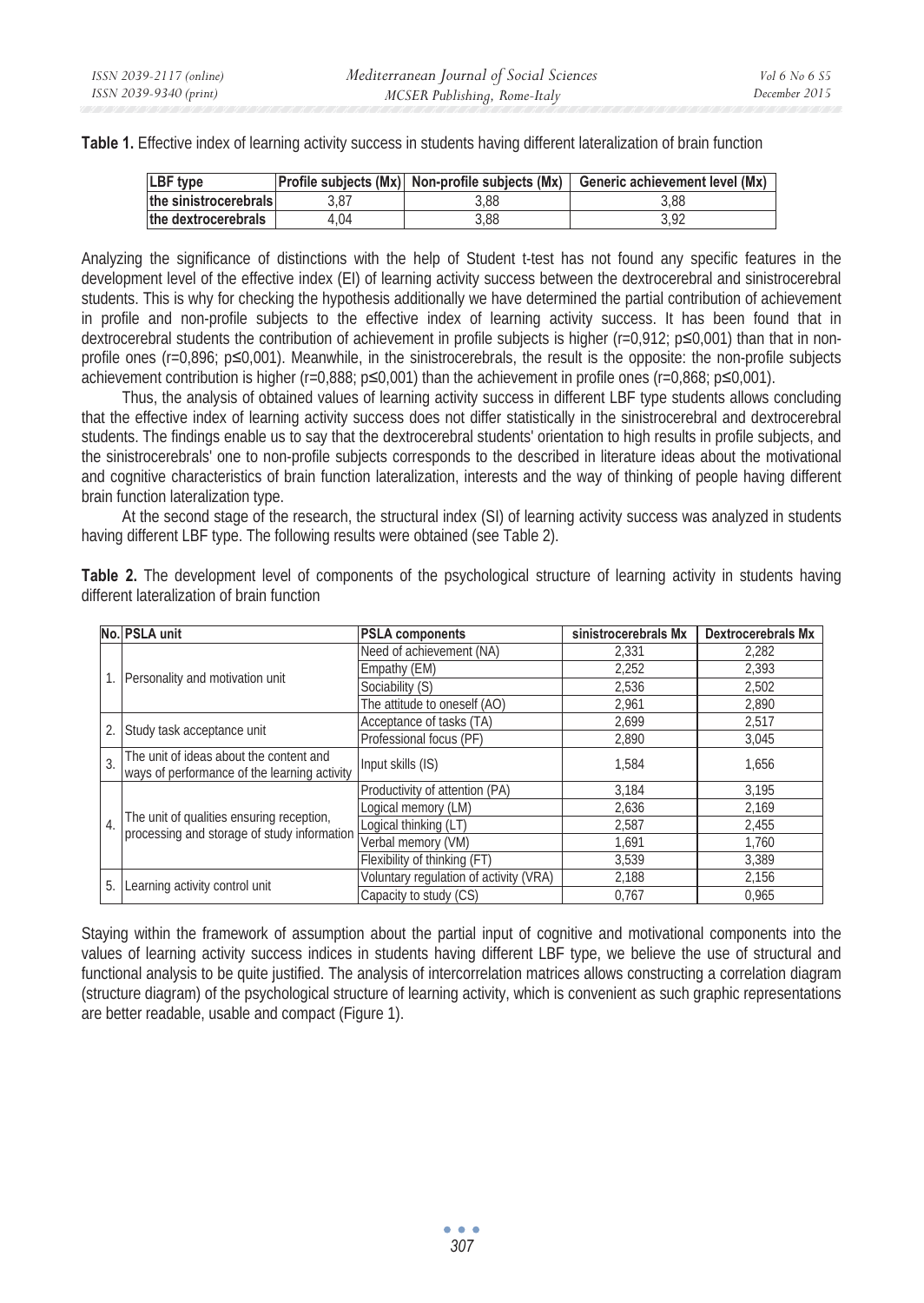*Mediterranean Journal of Social Sciences MCSER Publishing, Rome-Italy* 



**Figure 1.** Psychological structure of learning activity in sinistrocerebral students

Note. The conventional signs hereinafter are as follows: 1. **positive correlations at the significance** level of  $p \leq 0.05$ ;

positive correlations at the significance level of  $p \le 0,01$ ;

*positive correlations at the significance level of p*≤0,001.



**Figure 2.** Psychological structure of learning activity in dextrocerebral students

negative correlations at the significance level of  $p \le 0.05$ ;

 $\blacksquare$   $\blacksquare$  negative correlations at the significance level of  $p \le 0,01$ ;

*negative correlations at the significance level of*   $p$ ≤0,001

2. LM – logical memory; IS – input skills; PA – productivity of attention; FT – flexibility of thinking; AO – the attitude to oneself; NA – need of achievement; TA – acceptance of tasks; PF – professional focus; VRA – voluntary regulation of activity; CS – capacity to study; EM – empathy; S – sociability.

3.  $-$  – the presence of relation between the structure component and the EI of learning activity success;

0,05 *– significance level of the relation between the component and the EI of learning activity success.*

During the statistical analysis, the following results were obtained: 1) the psychological structure of learning activity in sinistrocerebral students is formed and has a complete set of components related to all functional units and inherent in higher education institution students' PSLA; 2) the psychological structure of learning activity in sinistrocerebral students is formed and has a complete set of components related to all functional units incorporated in the psychological structure of learning activity. The most significant qualities in the structure are the following academically important qualities: input skills (7 links with other AIQ in the structure), logical memory (5 correlations).

The basic AIQ (having the greatest weight in the structure) are the components of "input skills", "need of achievement" and "logical memory", i.e. the "core" of the psychological structure of learning activity is made up by the AIQ belonging to the "cognitive" and "motivational" units.

The leading AIQ (making strong correlation links with the effective index of learning activity success (the academic achievement level)) in PSLA are the "attitude to oneself" (r=0,152; p $\leq$ 0,05), "logical thinking" (r=0,287; p $\leq$ 0,001), and "professional focus" (r=0,124;  $p\leq 0.05$ ). The results obtained allow saying that the learning activity success in sinistrocerebral students is actually determined by the motivational and cognitive components of PSLA.

As the statistical analysis has demonstrated, PSLA of dextrocerebral students includes eleven components of the fourteen which were singled out during theoretical analysis: such AIQ as empathy, flexibility of thinking, voluntary regulation of activity did not enter the structure. However, on balance, the AIQ represented in the psychological structure of learning activity belong to all five units that are characteristic for higher education institution students' PSLA.

In PSLA, the most important AIQ and basic ones are represented by the identical set of components: the input skills, logical thinking, and logical memory (three correlations with other AIQ in the structure). The academically important qualities "verbal memory" and "professional focus" are rather significant (2 correlations). The AIQ "attitude to oneself" and "sociability" are not in the composition of PSLA in this students group and form a significant positive relation between themselves.

The correlations with the effective index of learning activity success (i.e. the leading AIQ) are formed by such academically important qualities as "voluntary regulation of activity" ( $r=-0.364$ ;  $p\leq 0.05$ ), "professional focus" ( $r=0.338$ ;  $p\leq 0.05$ ), and "flexibility of thinking" (r=0,446;  $p\leq 0.05$ ). Thus, the units incorporating the most significant AIQ are the unit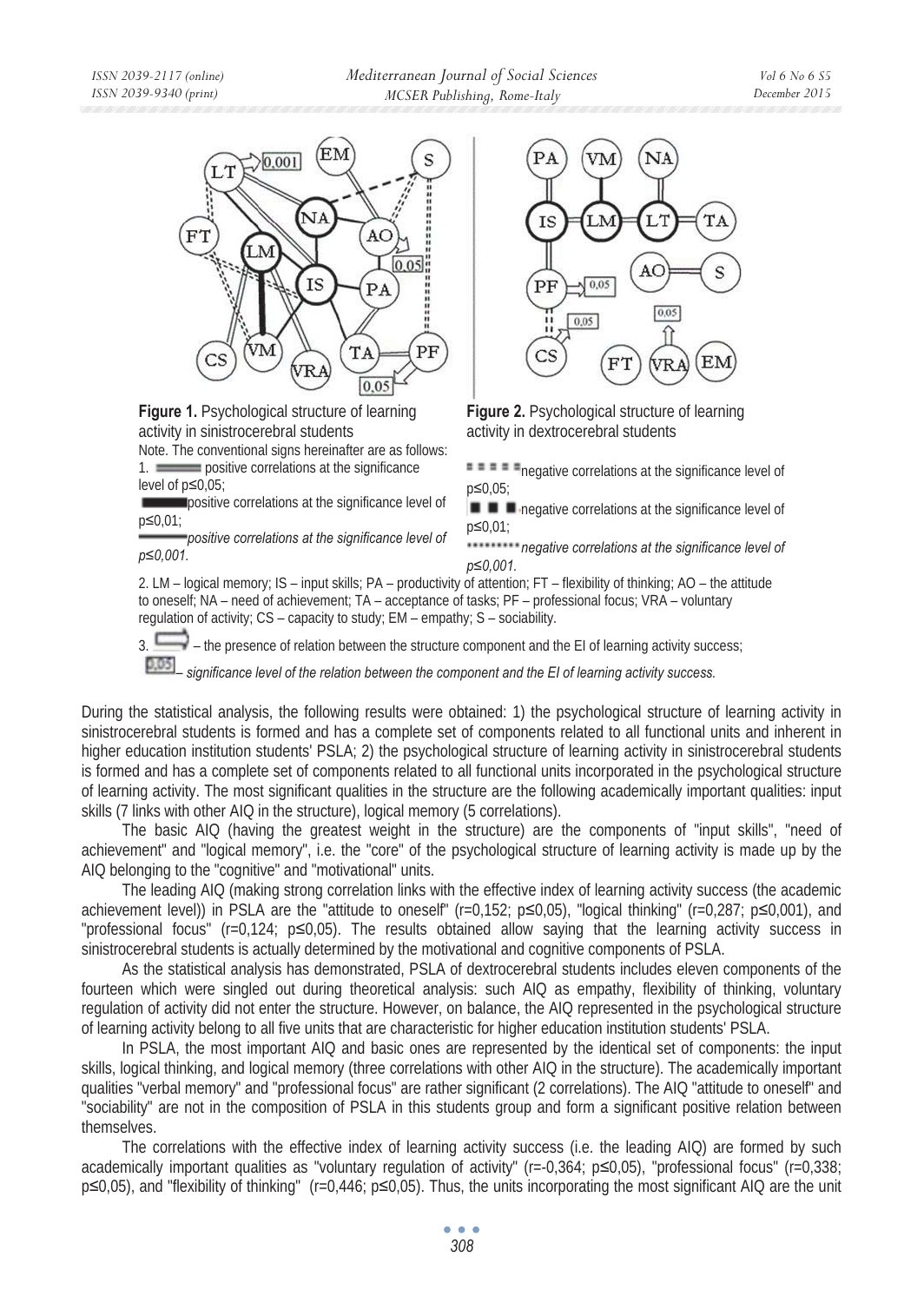of ideas about the content and ways of performance of the learning activity and the information unit.

The main distinctions between the indices of the psychological structure of learning activity in students having different LBF type are shown in Table 3.

**Table 3.** The main indices of the psychological structure of learning activity in students having different brain function lateralization type

| No. PSLA indices                                                       | the sinistrocerebrals the dextrocerebrals |              |
|------------------------------------------------------------------------|-------------------------------------------|--------------|
| 1. The quantity of structure components                                | 14                                        |              |
| 2. The total quantity of links between the components in the structure | 44                                        | 18           |
| 3. The quantity of strong r relations                                  | 20                                        |              |
| 4. The average weight of AIQ in the structure                          |                                           |              |
| 5. Basic AIQ                                                           | IS: LM: NA.                               | IS: LM: LT.  |
| Leading AIQ                                                            | <b>PF</b> ; AO; LT.                       | PF: VRA: FM. |

The comparative analysis (Table 3) has demonstrated that the sinistrocerebral students have a more developed psychological structure of learning activity as it includes all components – unlike the dextrocerebral students whose PSLA consists of eleven academically important qualities. In the sinistrocerebral group, the quantity of AIQ relations in PSLA is over 2 times as high as that of relations in the dextrocerebral students. The structures also differ according to the average weight index of each component: in sinistrocerebral students, the average AIQ weight equals 4,6 units while it is 1,8 units in the dextrocerebral ones. This means that the role of each academically important quality in the psychological structure of learning activity is higher and more reliable in the sinistrocerebral students.

Table 3 shows that the basic academically important qualities in of sinistrocerebral students are represented by the unit of ideas about the content and ways of performance of the learning activity, the information unit, and the personality and motivation unit. Meanwhile, in dextrocerebral students, the information unit is pronounced as well as the one associated with ideas about the content and ways of performance of the learning activity.

For both dextrocerebral and sinistrocerebral students, the shared leading academically important quality in PSLA is the "professional focus" while other leading AIQ differ. In the sinistrocerebrals, the leading academically important qualities belong to the unit associated with ideas about the goals of activity, personality and motivation unit, and information unit. In the dextrocerebral students, they belong to the activity control unit, personality and motivation, and information ones.

The significant distinctions in the level of development of academically important qualities in students having different brain function lateralization type were obtained: there are distinctions in the extent of "logical memory" AIQ  $(t=3,211; p\leq 0.01)$ .

Thus, the data of Figure 1 and Table 3 allow us to say that the psychological structures of learning activity in different LBF type students are quite singular: on the one hand, statistically, the PSLA of the dextrocerebrals is less developed than in the sinistrocerebral students, yet certain qualitative uniformity (homogeneity) of the structures has to be emphasized – there is partially similar set of basic and leading AIQ and the similar character of their relations. In connection to this, we have conducted a further check of homogeneity / heterogeneity of PSLA in students having different LBF type (Table 4) using A.V. Karpov's express x2 method. The psychological structures of learning activity proved to be homogeneous  $r=0.673$ ;  $p\leq0.01$ .

Table 4. Correlation coefficients reflecting the extent of homogeneity / heterogeneity of the psychological structures of learning activity in students having different LBF type

|                       | the sinistrocerebrals | the dextrocerebrals |
|-----------------------|-----------------------|---------------------|
| the sinistrocerebrals | 1.00                  | $0.673. p \le 0.01$ |
| the dextrocerebrals   | $p \le 0.01$          | .00                 |

In order to additionally verify the hypothesis, we analyzed the contribution of academically important qualities into the development level of effective and structural indices of learning activity success in groups of students having different LBF type which is expressed as the regression equation (Ledovskaya, 2010) as follows.

In dextrocerebral students:

The effective index = 0,282 (logical thinking) - 0,193 (verbal memory). The regression equation explains 16,1% of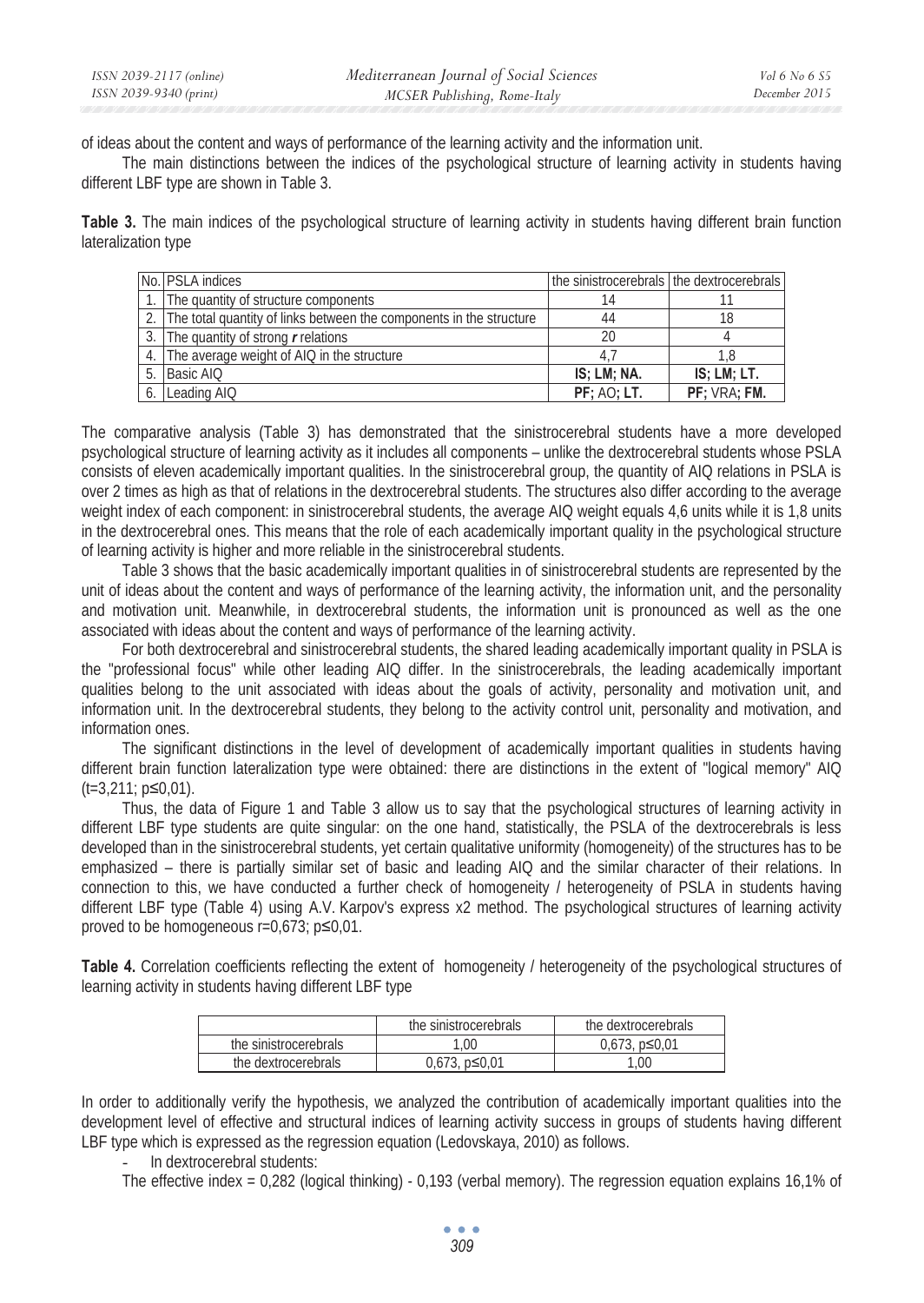dispersion of the depending variable and is significant according to Fisher criterion (F=8,898; p=0,001): the higher the development level of "logical thinking" and the lower "verbal memory" is, the higher the effective index of learning activity success proves to be (the order of AIQ means the extent of significance of its contribution to the index of learning activity success);

The structural index = 0,271 (attitude to oneself) + 0,258 (voluntary regulation of activity) - 0,256 (flexibility of thinking) + 0,212 (acceptance of tasks). The regression equation explains 73% of dispersion (it is significant according to Fisher criterion F=43,742; p=0,001), i.e. the SI of learning activity success is the higher, the lower the development level of "flexibility of thinking" is and the higher the "voluntary regulation of activity", "flexibility of thinking", "acceptance of tasks" are.

- In students having the sinistrocerebral LBF type:

The regression equation for the contribution of academically important qualities into the development level of the effective index of learning activity success is impossible;

The structural index = 0,481 (flexibility of thinking) + 0,480 (voluntary regulation of activity) + 0,363 (input skills). The regression equation explains 56,7% of dispersion and is significant according to Fisher criterion (F=9,602; p=0,001): the higher the development level of the components "flexibility of thinking" and "voluntary regulation of activity", the higher level the structural index of learning activity success wins.

By and large, the following can be pointed out:

- 1) the psychological structure of learning activity of dextrocerebral students proves statistically to be less developed than the PSLA of the sinistrocerebrals. The PSLA of sinistrocerebral students is characterized by the complete set of the components having the optimum quantity of links between the academically important qualities. The level and quality of development of PSLA is determined by the total of cognitive and motivational set of the academically important qualities. This fact can be explained by the PSLA of dextrocerebrals being more "flexible" and in the process of restructuring up to goals and objectives of the beginning of higher education institution studies.
- 2) the psychological structures of learning activity of students having different LBF type are characterized by relative singularity: the composition of basic and leading AIQ forming its basis is viewed to be dissimilar. The leading AIQ in the sinistrocerebrals are "professional focus", "logical thinking", "attitude to oneself". In the psychological structure of learning activity of dextrocerebral students, the leading AIQ are "flexibility of thinking", "professional focus", "voluntary regulation of activity". The fact that "professional focus" is the leading academically important quality in students of both groups (i.e. its development level contributes to the rise of learning activity success) is crucial, because V.D. Shadrikov points out that "when choosing a profession, man as if "projects" the motivational structure on the structure of factors associated with the professional activity via which needs can be satisfied" (Shadrikov, 1982). "The acceptance of a profession generates a wish to perform it in a certain way, a certain determining trend and serves as the starting point for forming the psychological system of the activity" (Shadrikov, 1982). The motivation organizes integral behavior, increases the activity, produces an essential effect on forming the goal and choosing the ways for achievement thereof (Shadrikov, 2009). Thus, motivation produces a learning activity genesis effect on students at the initial stage of higher education institution studies.

Due to the sample encompassing mainly the students of humanitarian specialities and directions of study, the data obtained about the specific nature of leading and basic academically important qualities in students are in line with the ideas reflected in literature as for the ways of thinking, professional orientation, and cognitive styles of students having different LBF types.

The findings of the research conducted and regression data analysis results allow wording the following recommendations for enhancing the values of effective and structural indices of learning activity success:

- for the dextrocerebrals: the effective index can be enhanced by reducing the development level of verbal memory and increasing the values of logical thinking; the structural index – by reducing the role of flexibility of thinking and increasing the values of such components as "attitude to oneself", "voluntary regulation of activity", "acceptance of tasks";
- for the sinistrocerebrals: the increase of effective index of learning activity success is hard to be influenced by developing certain academically important qualities as all components ensure high EI figures; the structural index of learning activity success will be increased as the development level of voluntary regulation of activity, flexibility of thinking, input skills goes up;
- for dextrocerebral students, it is better to use the individual home assignments techniques, and written form reporting is recommended for such students. It should be borne in mind that the dextrocerebrals are incapable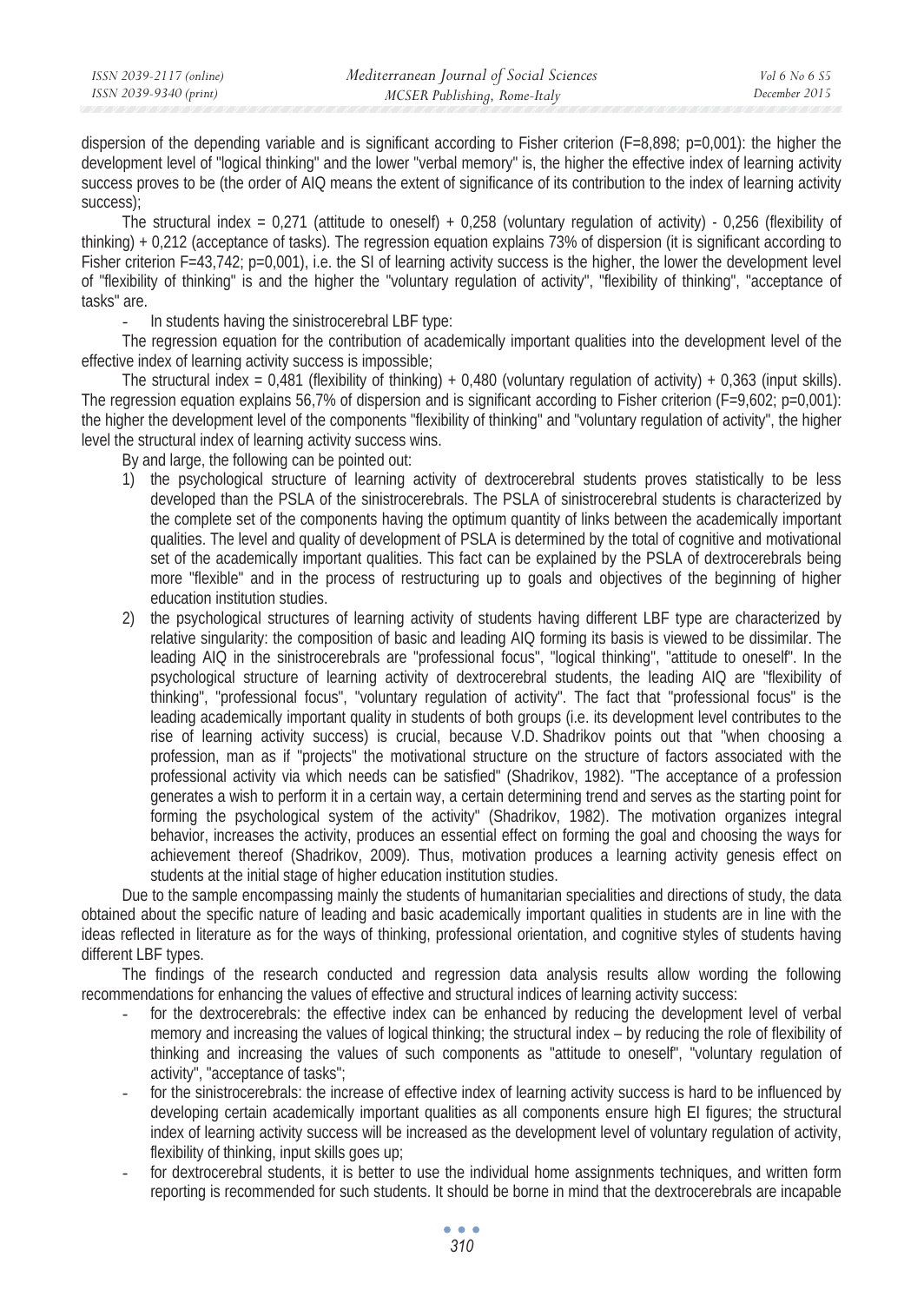of solving the logical and mathematical problems as precisely as the sinistrocerebrals do. It is also essential to develop a plan of study assignments performance for the sinistrocerebrals in order to develop the learning activity regulation components in them;

- training classes should be organized for students having a low structural index of learning activity success for them to develop the academically important qualities characterized by a low development level. The academically important qualities which essentially contribute to the values of structural and effective indices of learning activity success have to be emphasized. The classes have to be aimed at both improvement of generic mental abilities development and enhancement of motivation for learning, development of cognitive qualities allowing the students to organize and control their activity;
- the students having high values of structural index of learning activity success also should be involved into training classes, first of all, because the academically important regulation, motivation, goal- and skill-related, information qualities they already have need to be developed further, with the learning activity being diverse at higher education institutions:
- the students having a low effective index of learning activity success have to be involved into work bringing about the formation in them of components essential for performing the learning activity at the higher education institution: first, the motivation for higher education institution learning, the professional focus and generic intellectual capacities. It should also be noted that "sociability" as an academically important quality plays a negative part in the values of the effective index;
- the academic activity of students having the average and high values of the effective index have to be occasionally motivated and stimulated, they have to be encouraged for careful performance of tasks.

We should also mention that the problem of increasing the students' learning activity success by taking into account the individual and typological particularities is complicated and multi-faceted; it involves not only the university professors and teaching staff but also the students themselves, the curators of groups, the work of psychological services of higher education institutions. The problem of increasing the students' learning activity success is complicated also because it is based on enhancing the motivational, reflexive (Shadrikov, 2013), and cognitive development (that of thinking, first of all) of a student as a professional. As M.M. Kashapov points out: "Formation of thinking is the changing of previously formed particularities of a professional's thinking due to the necessity of bringing it in line with the new requirements. The professionalism of thinking is manifested in the ability to see the trend of modern production problems and to find the most efficient means for resolving them" (Kashapov and Leybina, 2009).

#### **4. Conclusion**

Thus, the specific character of learning activity success in students having different LBF type has been revealed. With identical values of the learning activity structural index, the originality of the component, structural and functional composition of PSLA has been proved which is explained by the particularities of students' cognitive processes and behavioral characteristics.

The results of the research allow highlighting the following directions of work as promising ones: expanding the analysis of cognitive and motivational components incorporated into the psychological structure of learning activity, their contribution to the success of learning activity; the analysis of cognitive and motivational aspects of the learning activity success, during the academic and professional learning activity; elaborating the individual and typological particularities and success of learning activity in students of humanitarian, technical, natural sciences specialities; revealing the specific nature of individual and typological particularities and success of the learning activity in students of various higher education institutions.

#### **5. Acknowledgements**

The work was performed with the financial support of project No. 25.2356.2014K within the project part of the state R&D assignment for the higher education institution.

#### **References**

Kashapov, M.M., Leybina, A.V. (2009) Motivation of professional creative thinking. *Psychology in Russia: State of the art,* 585-602. Karpov A.V. (2012). The Integral Abilities of the Personality as the Subject Matter of Psychological Research. *Psychology in Russia: State of the Art*, 5, 99-116.